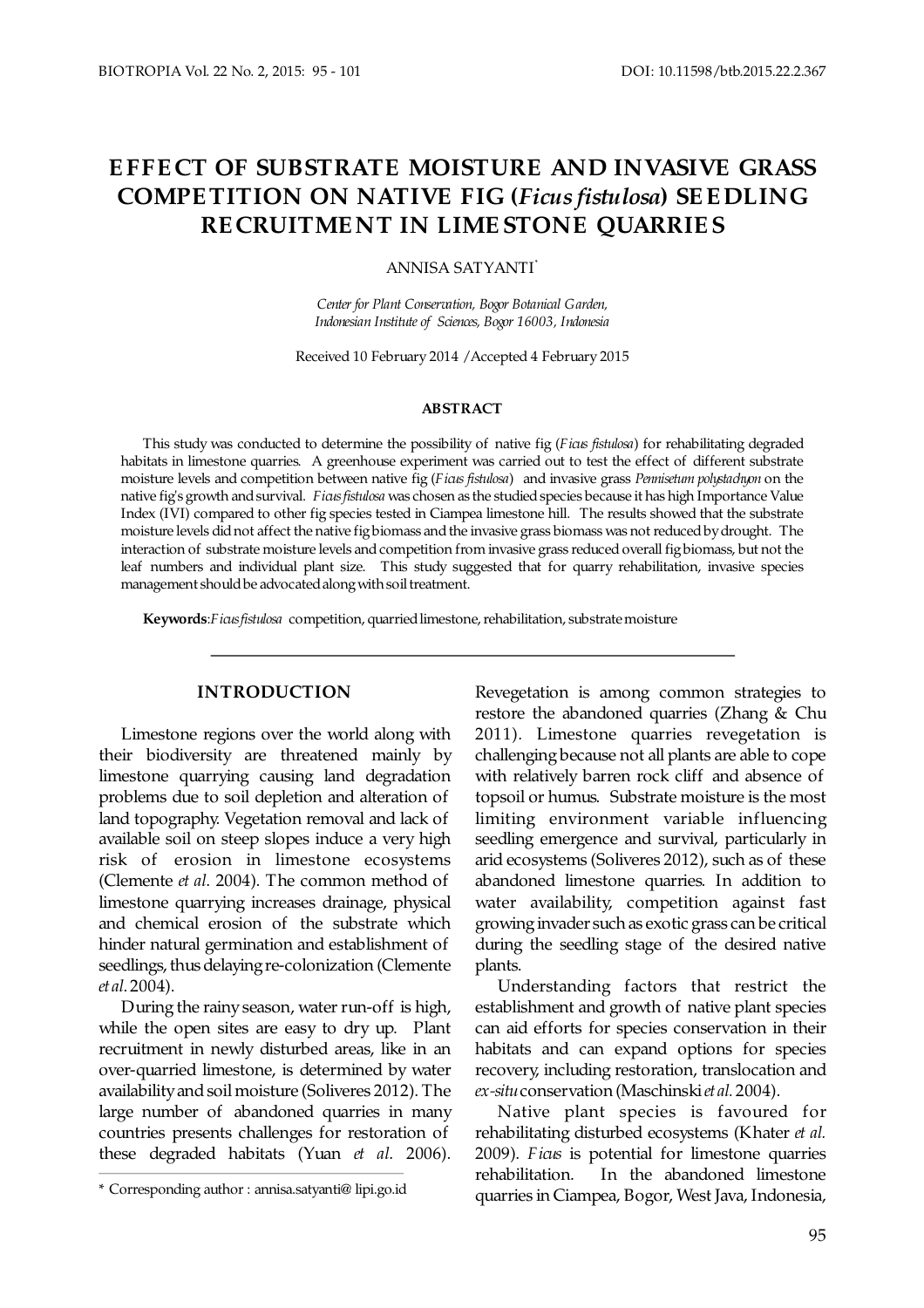*Ficus* is abundant in the remaining limestone forests (Satyanti & Kusuma 2010).

Previous study conducted by Satyanti and Kusuma (2010) ranked fourteen Ficus species from Ciampea limestone hill, *i.e. Ficus annulata*, *F.* fistulosa, F. grossularoides, F. hirta, F. montana, F. pinnata, F. sagittata, F. septica and six other unidentified Ficus species based on their Importance Value Index (IVI). Ficus fistulosa was found to have the highest IVI value in the limestone habitat in Ciampea (Satyanti & Kusuma 2010) and hence, it is selected as the studied species in the current experiment.

This study was conducted to determine the possibility of native fig (Ficus fistulosa) for rehabilitating degraded habitats in limestone quarries. A greenhouse experiment was carried out to test the effect of different substrate moisture levels and competition between native fig (Ficus fistulosa) and invasive grass *Pennisetum polystachyon* on the native fig's growth and survival.

# **MATE RIALS AND ME THODS**

### **Study Site**

 The limestone site in Ciampea is a long coral reef raised to above 350 m above sea level, located at 106°41'00.0" E and 06°33'00.0" S. The formation of limestone is of the Bojongmanik formation which is equal to a middle Mioscene age (Effendi et al. 1998). The forest used to have n u m e r o u s *D i p t e r o c a r p u s h a s s e l t i i* (D ipterocarpaceae), *Stelechocarpus burahol* (Annonaceae) and a number of *Diospyros* (Ebenaceae), but no single species was dominant (van Steenis 1931 in Whitten & Soeriaatmadja 1996).

## **Study Species**

#### *Native Fig* (Ficus fistulosa Reinw. E x. Blume)

 Common yellow stem fig (Moraceae) is an evergreen tree and grows to about 10–15 cm in trunk diameter. It is native to Malesia floristic region, including Indonesia. It has a straight trunk with smooth bark ranging from light grey to yellowish in colour. The young twigs are hollow and easily breaks. Leaves of this tree are alternately arranged, the young leaves are pale pink in colour. Figs are pear shaped  $\pm 2.5$  cm wide,

borne on 2.5–5 cm long stalks and in cluster on woody knobs on the trunk and branches. Figs ripened from yellow to green yellow. The flowers are found within the figs; with male and female flowers located at different trees. Individual trees bears 4–7 crops a year. In Java and Borneo, fig is pollinated by fig wasps, Ceratosolen constrictus and seed dispersal is mainly carried out by bats (genus *Dyacopterus*). Ficus fistulosa does not have aggressive roots like other strangler *Ficus*. Hence, it is an excellent tree to attract wildlife back to both native habitat and urban environment. It is also ethno-botanically important; in some parts of Indonesia the young leaves are eaten as salads. A decoction of the leaves is given to women after childbirth and the latex has been used to treat headache (Corner 1988).

## *Invasive grass (Pennisetum polystachyon (L.) Schult)*

*Pennisetum polystachyon* or widely known as mission grass is native to tropical Africa. It is an annual or perennial plant; the culm is simple or branched; the branches are often flowering. Spikelet length is 3–5 mm; false spike is 8–10 mm, excluding the bristle; the longest bristle is 15–55 cm long. When mature the spikelets break off at the control axis together with the bristles. It produces few tillers per plant. The distribution of this grass is throughout the tropics up to 1,500 m asl (above sea level). This grass requires high rainfall, but it is also grown in semi-arid regions. It tolerates both acid and alkaline soils. *Pennisetum polystachyon* spreads readily by seeds which survive annual burning. Seedling vigour is good, even in poor soil conditions (Clayton et al. 2006). In Indonesia it is considered invasive species (Tjitrosoedirdjo 2005).

## **Seed Germination of the Native Fig and the Invasive Grass**

Fruits of the native fig and panicles of the invasive grass were collected from the limestone quarry in Ciampea, Bogor-West Java. The limestone hill in this site is a long coral reef raised to above 350 m asl and has been quarried for more than thirty years. Dipteroarpus hasseltii (Dipterocarpaceae), Stelechocarpus burahol (Annonaceae) and a number of *Diospyros* (Ebenaceae) species were used to be abundant in this limestone forest, but no single species was dominant (van Steenis 1931 in Whitten & Soeriaatmadja 1996). The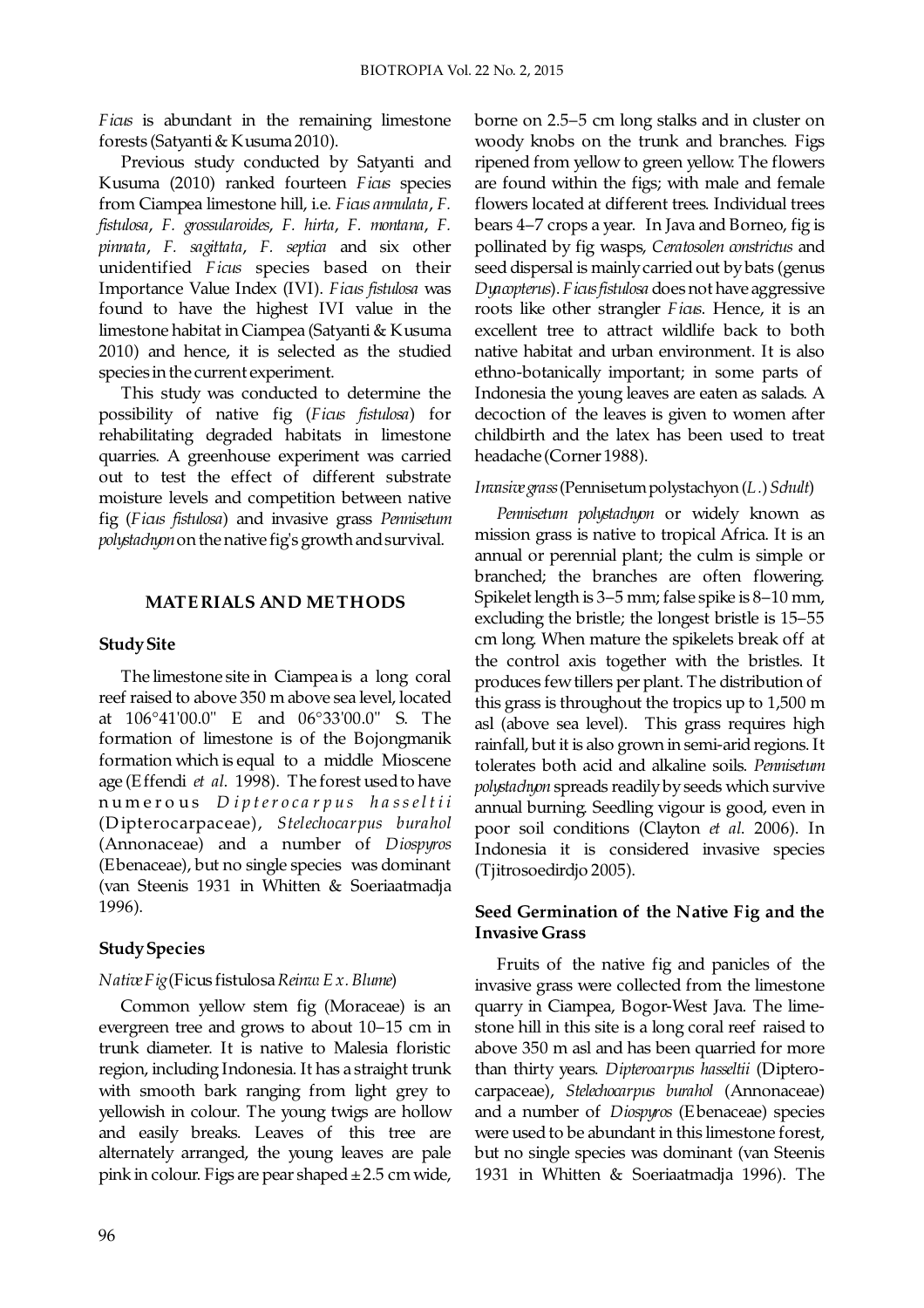above mentioned species are now infrequently present in this habitat.

The fruits of Ficus fistulosa and panicles of the grass and limestone substrate were subsequently brought to the greenhouse of the Bogor Botanical G arden, where further experiment was conducted.

The fruits of the native fig were then cut open and seeds were collected. Seeds were then air dried for 1–2 hours prior to sowing. Seeds were sown on sand in a tray. After 10–14 days seeds of the native fig were germinated and were kept to grow in the sowing tray before being transplanted to limestone substrate for competition experiment.

 In parallel, panicles of the invasive grass were sown on sand in different sowing tray. After 3–4 weeks, seeds were germinated and grass seedlings were kept until leaf sheaths reached 5–10 cm length or about a week after sowing. Fig and grass seedlings were subsequently transplanted to the treatment pots and watered until substrates were fully saturated and substrate moisture treatment was applied from the next watering top-up.

#### **Competition E xperiment**

Factors involved were substrate moisture and competition. Substrate moisture treatments were 34 mL/week and 68 mL/week, inducing water stress (drought) for the low moisture treatment. This water volume was chosen based on personal observation that 68 mL/week was able to keep the substrate well saturated and the surface was adequately moist. Each pot contained limestone substrate weighing 250 g. Limestone substrates were collected from the quarried in Ciampea. The substrate from these abandoned quarries was in the form of a mixture of coarse and fine gravel of limestone. Two levels of competition were employed, i.e. with and without grass competition. In a competition pot, one seedling of native fig was planted with two seedlings of invasive grass. One-month-old native fig seedlings with 2–3 true leaves,  $\pm 2$ –3 cm tall were transplanted to limestone substrates in 9 cm (diameter) and 12 cm (depth) free draining pots for competition experiment. Invasive grass seedlings were transplanted to competition pots at the same time.

 The experiment set–up was a factorial block design assigning each treatment and its combination within each block. For each treatment combination, six replicates were used and all were arranged in five blocks. Thus, each block consisted of 24 pots, in which six pots of low soil moisture and no competition, six pots of low soil moisture and with competition, six pots of high soil moisture and no competition, and six pots of high soil moisture and with competition, leading to a total number of 120 pots. The competition experiment were maintained and observed for eight months. At the end of the experiment, measurements were made for native fig seedlings' height, leaf number and biomass. Grass aboveand below- ground biomass were also measured.

## **Data Analysis**

In order to disentangle the effect of substrate moisture and competition on native fig seedling growth, a two-way ANOVA was carried out. In addition, the interactions between substrate moisture and competition against invasive grass were also tested to determine whether or not those two factors affect the growth of native fig. For competition pot, invasive grass above- and below-ground biomass were also tested against substrate moisture. Subsequently, correlation between the native fig and invasive grass biomass was analysed. All calculations were performed using software SPSS ver. 15.0.

## **RE SULTS AND DISCUSSION**

## **Substrate Moisture E ffect on Native Fig and Invasive Grass**

 Growth of native fig during the eight month observation period was relatively slow considering their nature as a woody tree growing in tropical climate. Watering at 68 mL/pot/week significantly reduced native fig biomass compared to the 34 mL/pot/week but the effect of substrate moisture on native fig plant size and leaf number was on the other hand benign (Fig. 1). Grass biomass, however, was independent from the substrate moisture suggesting that invasive grass might be quite resistant to drought or water availability fluctuation (Fig. 2).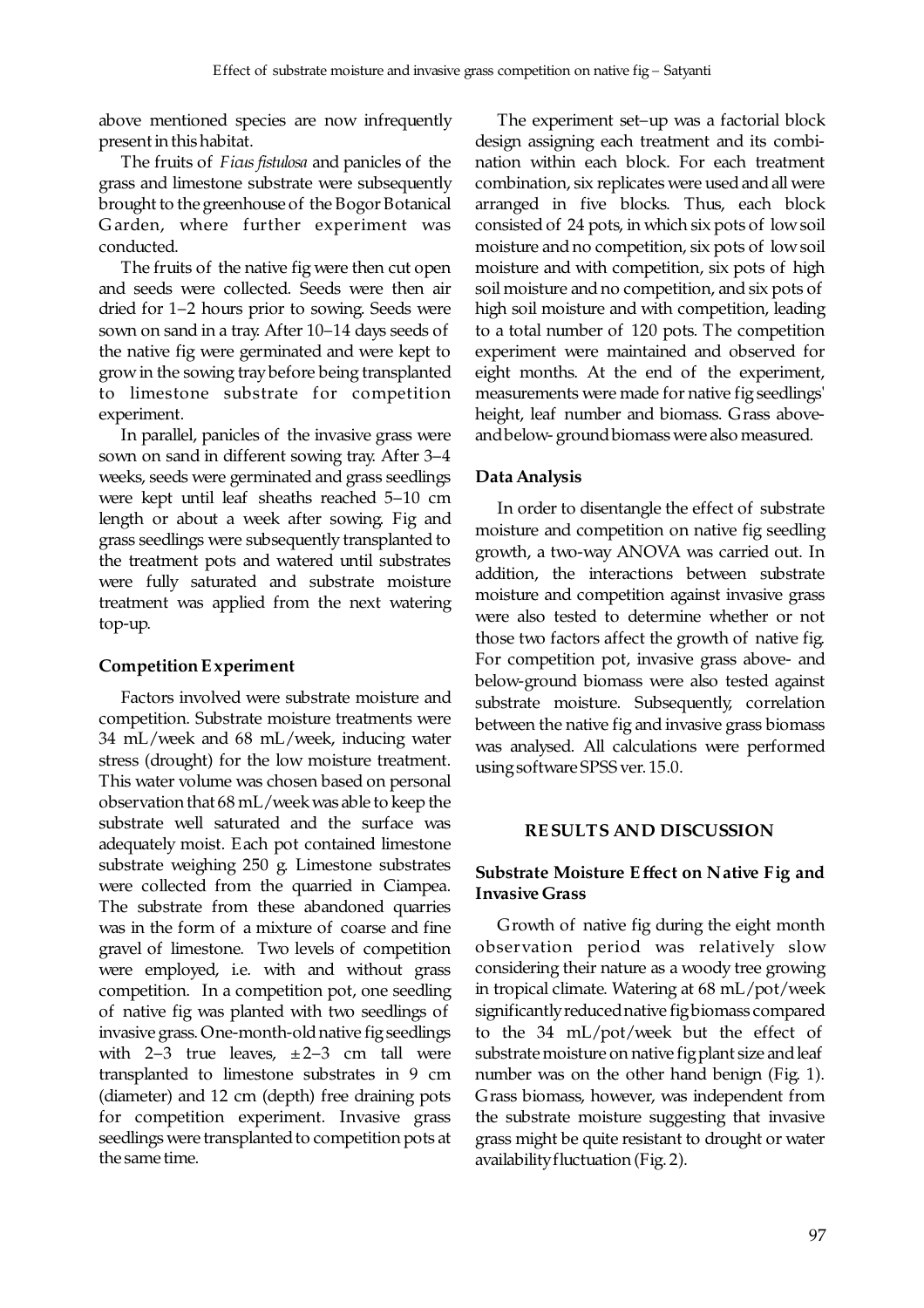

Figure 1 Native fig preferred lower water regime between competition treatments (F<sub>38537</sub> = 462.02,  $p = 0.16$  and F<sub>173.251</sub> = 250.605, for above- and below-ground, respectively). There is no effect of substrate moisture on fig seedling length and leaf number between competition treatments



Figure 2 Above- and below-ground grass biomass were not affected by the substrate moisture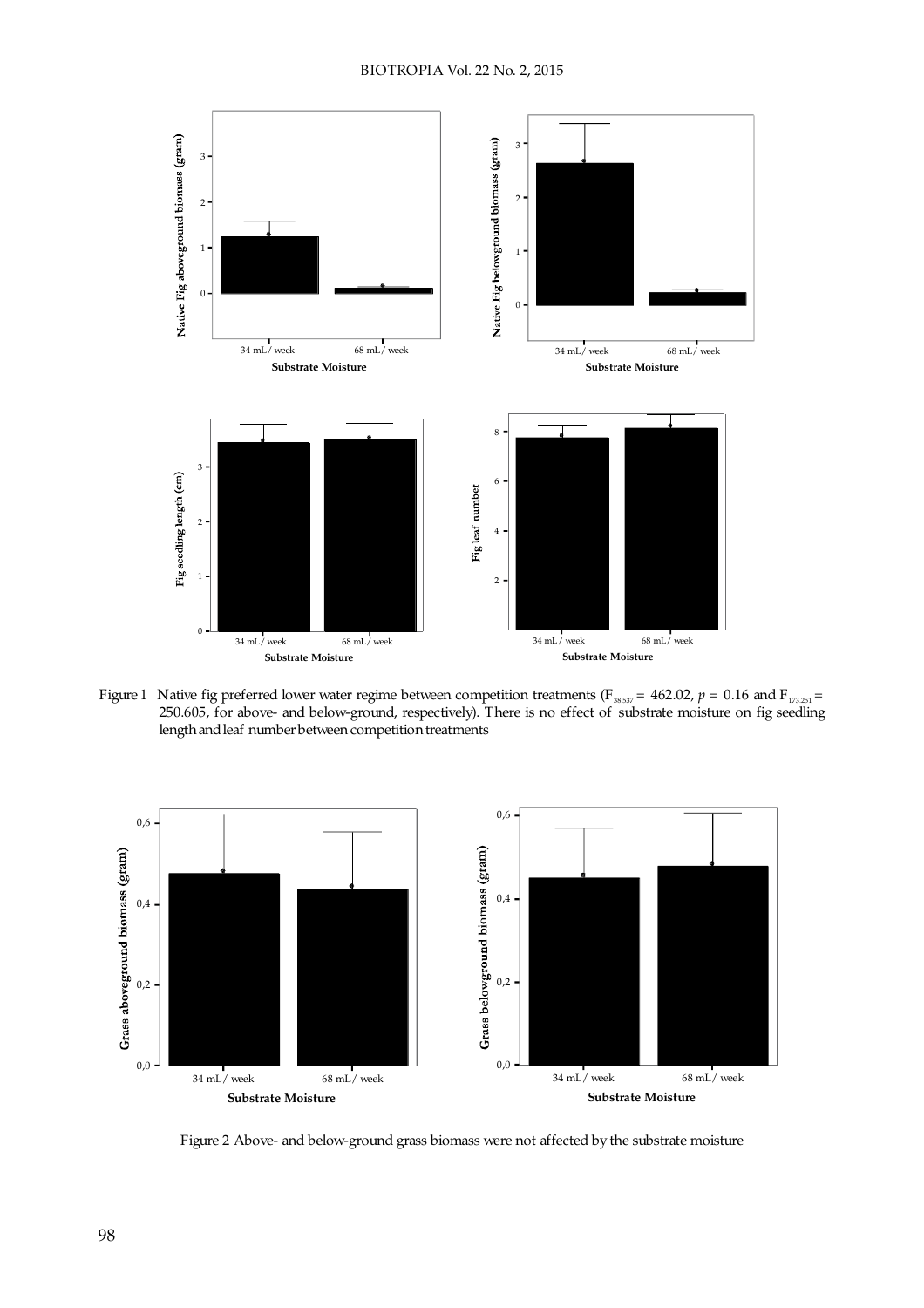Even though the pots were freely drained, the bulky and clayish nature of the limestone substrate may lead to biomass reduction of the native fig. *Ficus*, in general, tends to grow better in aerated substrate and intolerant to submersion, even temporarily (Parolin & Wittmann 2010). There was no significant effect of substrate moisture to Ficus above- and below-ground biomass when grass was present. However, there was a significant reduction in biomass under higher moisture treatment in the absence of grass (Fig. 3).

## **E ffect of Presence of Invasive Grass on Native Fig**

Native fig above- and below-ground biomass, leaf number and seedling length were reduced because of the presence of invasive grass (Fig. 3 and  $4$ ).

 From the competition point of view, invasive grass contribution in suppressing native fig growth can either be from water and nutrients competition or light competition. Moreover, at the end of the experiment *Ficus* seedlings height were mostly exceeded by grass leaf sheaths. However, there was no correlation between native fig and invasive grass growth (Table 1). It might be that other variables that were not measured had more influence. For instance, allelopathy from exotic grass had more influence on native fig biomass than merely moisture and neighbour growth. Pennisetum grass roots are known to have allelopathic chemicals (Zain et al. 2013) and adversely affects Cyperus indica (Tan et al. 2012), L eptochloa chinensis and H edyotis verticillata (Norhafizah et al. 2012). *Ficus* is, on the other hand, known to have phytotoxic effect on grasses (Siddiqui et al. 2009).



Figure 3 Invasive grass significantly reduced native fig above- and below-ground biomass ( $F_{49,33}$  = 592.572,  $p = 0.000$  and  $F_{22.965}$  = 322.514,  $p = 0.000$ , respectively). Both above- and below-ground biomass were very small at the presence of grass. There was a significant interaction effect between competition and substrate moisture to fig aboveground (F<sub>39,14</sub> = 469.997;  $p = 0.000$ ) and below-ground biomass (F<sub>174851</sub> = 252.918;  $p = 0.000$ ). For both above- and below-ground biomass, there was no significant effect of substrate moisture when grass was present, while there was a significant reduction in biomass under higher moisture treatment in the absence of grass

| $\cdot$                                       |                |       |              |
|-----------------------------------------------|----------------|-------|--------------|
| <b>Biomass</b>                                | R <sup>2</sup> |       | Significance |
| Grass below-ground - Fig below-ground biomass | 0.010          | 0.436 | ns           |
| Grass below-ground - Fig above-ground biomass | 0.002          | 0.769 | ns           |
| Grass above-ground - Fig above-ground biomass | 0.001          | 0.770 | ns           |
| Grass above-ground - Fig below-ground biomass | 0.009          | 0.477 | ns           |

Table 1 Significance value for relationship between biomass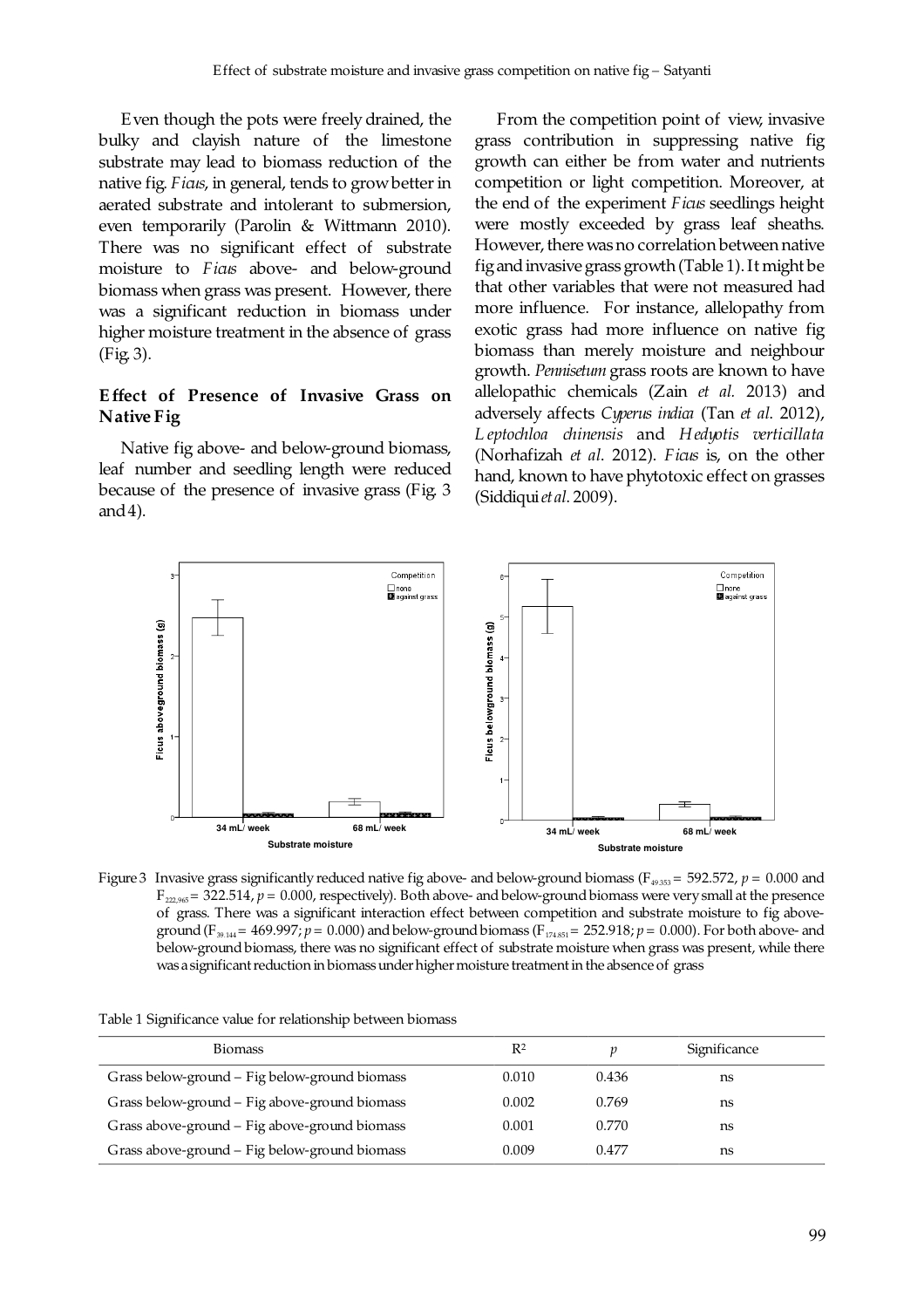

Figure 4 Competition against grass also significantly reduced the size of seedling and leaf numbers ( $F_{64,827} = 60.054$ ;  $p = 0.000$ and  $F_{182,533}$  = 76.056;  $p = 0.000$ , respectively). There was no interaction effect between competition and substrate moisture to fig seedling size

## **Interaction E ffect of Substrate Moisture and Competition to Fig Growth and Survival**

It was apparent that the interaction of substrate moisture and presence of competition from grass reduced biomass of fig above-ground and below-ground (Fig. 3). There was no significant interaction effect on fig seedling size and leaf number even though it was evident that fig seedling leaf was reduced under the presence of grass (Fig. 4). In general, native fig seedling length and number of leaf were not adversely affected by substrate moisture (Fig.1), but rather by competition ( $F_{64,827} = 60.054$ ;  $p = 0.000$  and  $F_{182,533}$  = 76.056;  $p = 0.000$ , respectively; Fig. 4). Our current study showed that the effect of grass competition was larger than the differences in substrate moisture (Fig. 1, 3 and 4).

Under greenhouse conditions, the native fig seeds germinated well on sand. The seedlings were able to grow on limestone substrates without addition of humus, but it was unknown whether seeds could germinate in novel soils under field conditions. Until the end of the experiment, all fig seedlings survived regardless their small growth increment. It is not clear whether or not the seedlings will be able to cope further when the experiment is prolonged or when they are transplanted in the field. Field trial showed that seedling establishment in limestone quarries varies dramatically with abiotic and biotic factors and it is often difficult to successfully reintroduce the seedling in the field (Maschinski et al. 2004).

 As the native fig species showed very limited growth in this study, one perhaps would argue to use other fast growing species regardless the fact that they are non-indigenous. The use of native rhizobia-symbiosis forming plants can be used to enhance the success rate of limestone revegetation (Jha et al. 1995). Nevertheless, the use of native plants has many benefits in restoration schemes, such as their high adaptability to environmental stresses and low ecological risk (Ballesteros *et al.* 2012; Kirmer *et al.* 2012).

 In the field, it is quite challenging to find recognizable number of native fig recruitment in the quarried areas. Besides inhospitable soil moisture and surface characteristics (Soliveres *et*  al. 2012) natural establishment and reintroductions on unoccupied limestone field has probably been limited by poor natural dispersal.

#### **CONCLUSIONS**

 This study showed that the above- and belowground native fig biomass was reduced mainly due to competition against invasive grass. The effect of grass was also pronounced to other fig traits, leaf number and seedling size. Grass biomass, however, was not affected by substrate moisture. The effect of grass competition was larger than the differences in substrate moisture.